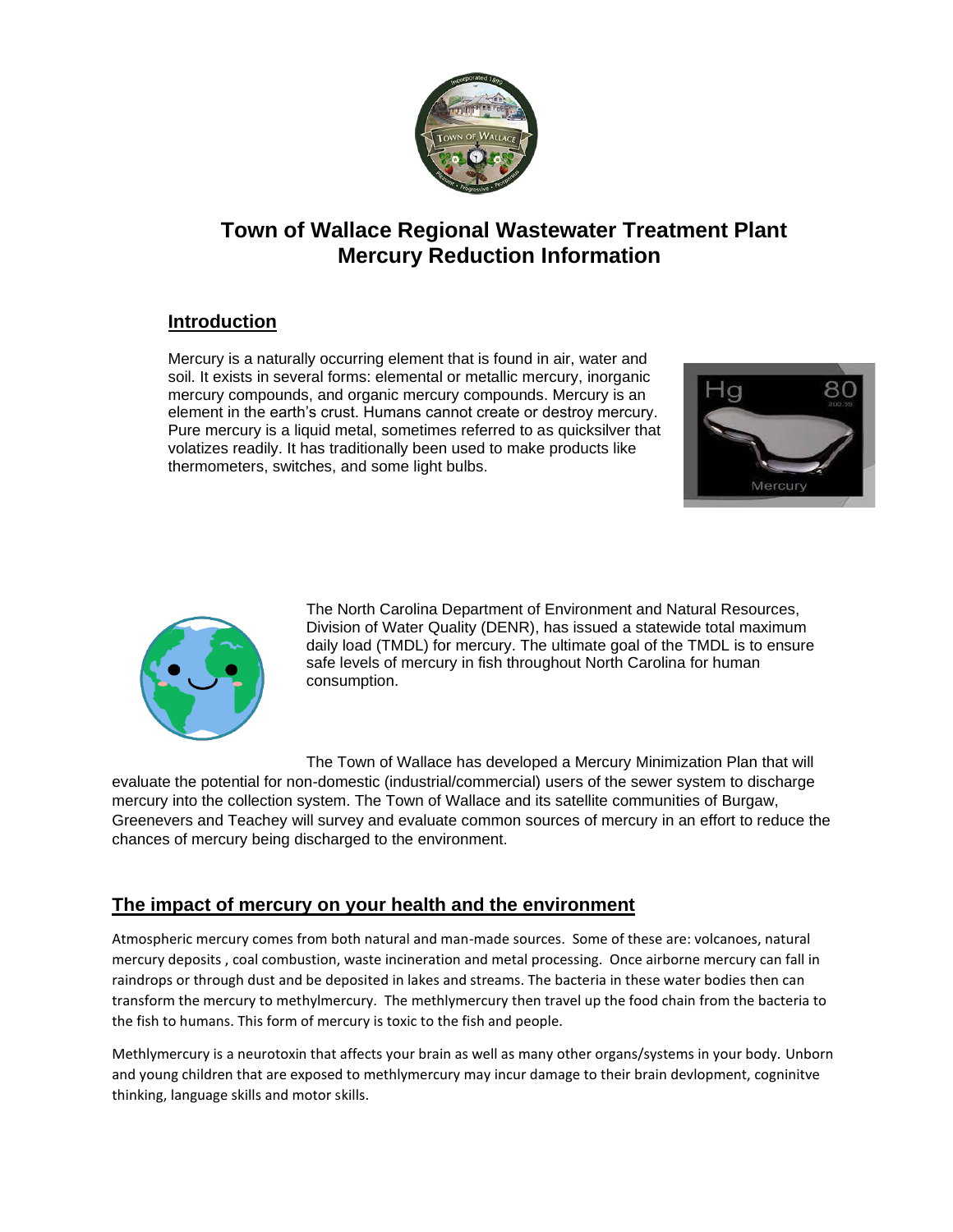

#### **What can you do to help?**

North Carolina prohibits the disposal of mercury into landfills, so it is important that both residential and industrial users identify products in their home/business that may contain mercury and dispose of them properly. If at all possible replace products that are indentified as having mercury with non-mercury containing products. Check with your trash provider to see if they have a recycling center near you that accepts mercury containing products. There are many recyclers that can be found that offer mail in options for disposal.

#### **Products that may contain mercury**

- Thermometers (with silver liquid)
- Thermostats
- Light bulbs-Fluorescent and high-intensity (HID) bulbs
- Antiques- old mirrors, barometers, clock pendulums
- Automotive parts- cars built before 2003 may have mercury switches
- Batteries
- Dental amalgam
- Electronics
- Jewelry-imported from Mexico may have mercury enclosed in glass
- Medical equipment and pharmaceuticals-mercurochrome, blood pressure cuffs
- Sporting equipment- light-up fishing pole tips, recoil suppressors in rifles